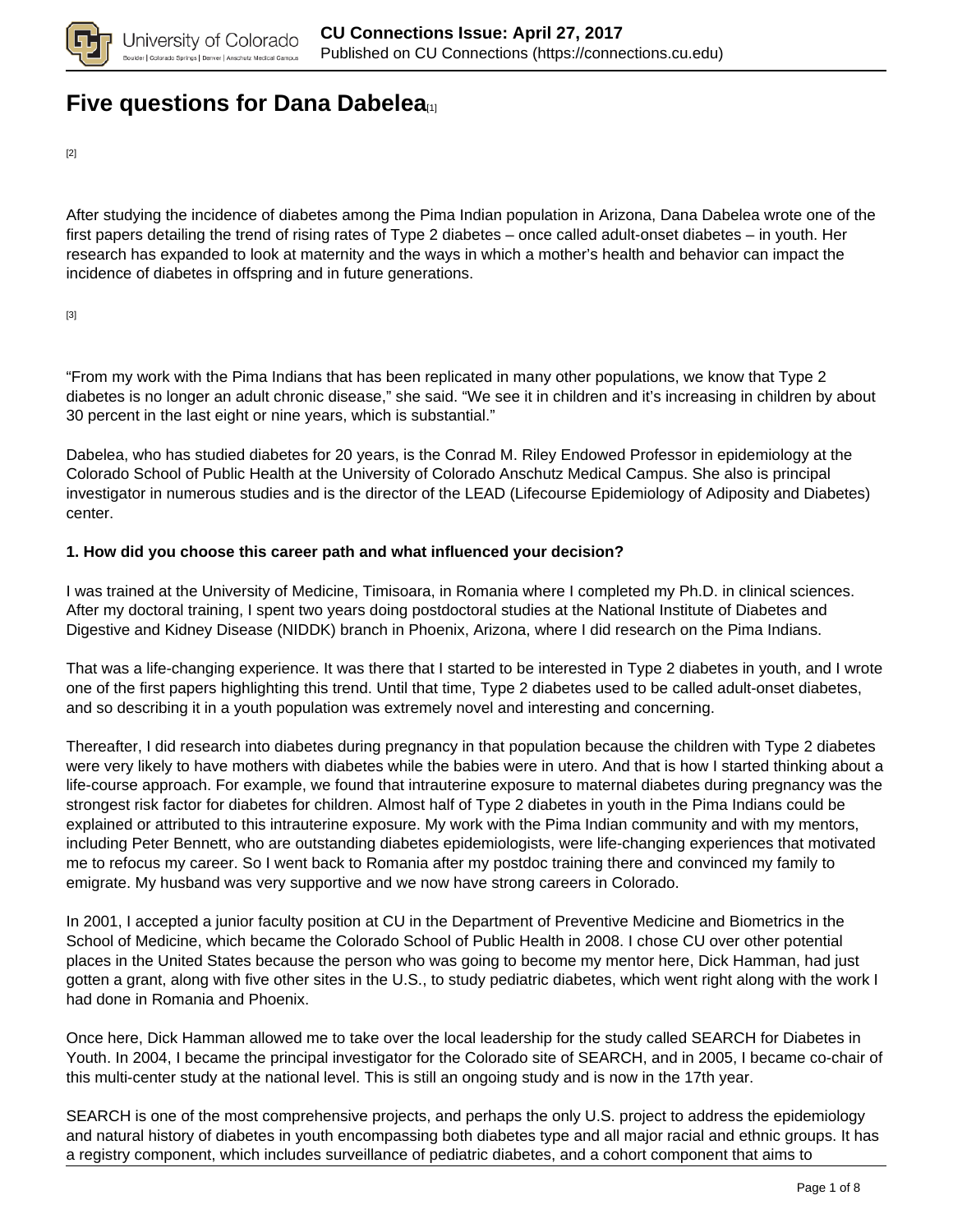

understand the development of diabetes-related health outcomes, the risk factors for complications and barriers to quality health care in individuals diagnosed with diabetes as children.

Surveillance is the systematic collection of information that permits one to study the burden of a disease in a population. Rather than just recruiting volunteers, what we do is identify everyone, all the children aged less than 20 years old who have diabetes in five U.S. locations, including Colorado, regardless of whether they will participate in the study or not. We do that to be able to count them to determine how many kids there are by race and by diabetes type so that we can estimate the prevalence, incidence and trends in incidence over time.

### **2. Earlier this year, you presented a lecture as the winner of the Elizabeth Gee Memorial Lectureship and award, and you also will present a lecture later this year as the 2017 recipient of the American Diabetes Association Kelly West Award, the premier award for epidemiology given by the ADA. What were/are the topics of the lectures?**

The Gee Award recognizes outstanding work on women's issues in academia. The lecture I gave in March focused on how my career unfolded, with examples of my mentoring experiences, scholarly accomplishments throughout various academic stages, as well as examples of mentoring and supporting CU women, junior faculty, students, fellows and staff.

The other one, the Kelly West Award, is the highest scientific award given annually to a person who has made a contribution to diabetes epidemiology. This lecture will be in June and will likely focus on pediatric diabetes as well as the life-course approach that I try to implement in my studies.

Children have a higher lifetime burden of diabetes than do adults. By studying younger people with diabetes, I think we increase our chances of finding risk factors for the disease progression before the complications develop. So the lecture will focus on what we've learned from studies like SEARCH and my work with the Pima Indians and some other studies I'm doing now about the life-course determinants of diabetes in youth and its complications as a motivation for future research and programs that will help us prevent it.

### **3. What is a life-course approach and how has this approach advanced research?**

As we grow and develop from the womb to old age, there are multiple risk factors and exposures that happen to us over time, and these exposures – whether they are nutritional, environmental (like toxins and pollutants), physical, infectious and many others – cause us to respond in ways that we are just beginning to understand. Life course tries to integrate these multiple exposures as well as specific periods when they occur, which we call critical periods, to understand better how to reduce or prevent their long-term outcomes such as chronic diseases – obesity, diabetes, heart disease and cancer.

It seems that this is important not only during childhood, puberty or young adulthood or older age, but it appears to be especially important during pregnancies when multiple systems and organs in the offspring may be programmed about how to respond to such exposures both immediately before the baby is born, but also later in life. And there is evidence that these effects are transmitted or lasting into the next generation, and so the effect of exposures on one individual may be seen in grandchildren. This life-course approach gives us a more complete picture about disease etiology than something that we can develop by looking at one factor and one place in time.

This is a relatively new focus in epidemiology in general, and specifically, in diabetes research, but it's growing and we're learning more every day about how we can use this approach to prevent chronic disease such as diabetes. To relate to some of my studies, for instance, we know now from the types of studies that I and others have been doing, that focusing on achieving healthier pregnancies could result in less childhood obesity and less Type 2 diabetes in youth.

Healthier pregnancies may mean a number of things – more adequate weight gains, better diets, less sedentary lifestyles, no diabetes during pregnancy or better controlled diabetes during pregnancy if the mom happens to have diabetes. These healthier pregnancies are not just good for the mother but are actually good for the offspring and maybe for the following generation as well.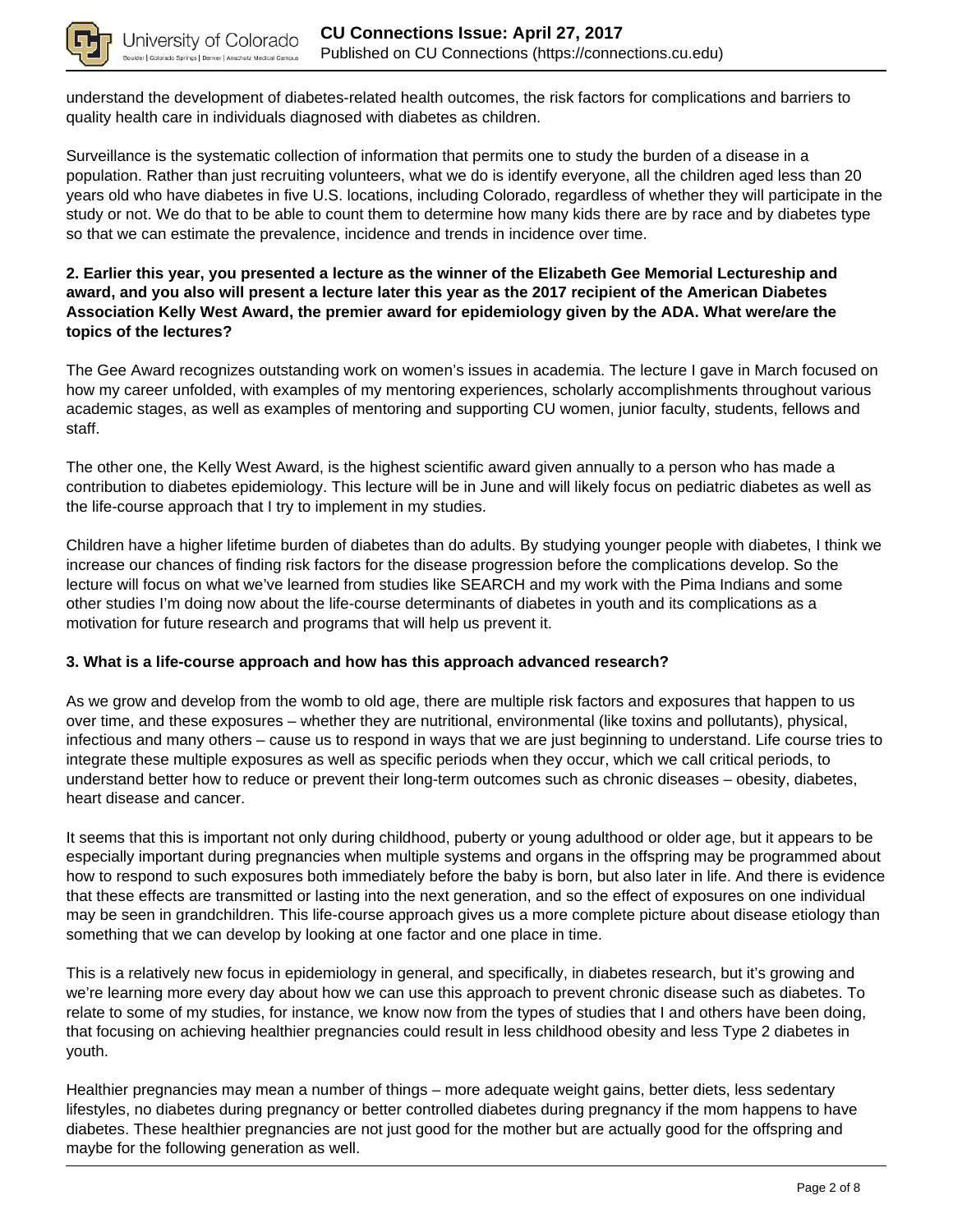

From some of these studies, we know that childhood obesity is one of the strongest risk factors for childhood Type 2 diabetes, but we also have learned that maternal obesity during pregnancy, maternal diabetes during pregnancy, unhealthy diets or sedentary lifestyles during pregnancy will lead to offspring adiposity and fatness, and obesity is the strongest risk factor for Type 2 diabetes. We're learning, for example, that what the mother eats during pregnancy might influence taste development in the offspring and the satiety set point in the offspring. We've also learned from one of my studies that breast feeding has protective effects from childhood obesity and might mitigate the effects of exposure to maternal diabetes during pregnancy.

I think that this concept of looking backwards to understand what is happening now or to predict the future is what life course is all about.

### **4. You are the principal investigator in several ongoing studies, including the Healthy Start Study. What does the study hope to achieve?**

The study involves a pre-birth cohort and explores whether and how developmental overnutrition is associated with childhood obesity and metabolic outcomes like diabetes and heart disease. In this study, we enrolled more than 1,400 mothers before the child was born and we asked them to continue to see us throughout the pregnancy and after the babies were born, until the children are ages 4 to 5 at this point. Additional funding will allow us to follow them until they are age 7 to 9.

Mothers were asked about what they ate, how much physical activity they had, whether they smoked or drank, and other questions. We looked at weight before, during and after pregnancy, measured blood fats and glucose levels, for instance. After the baby was born, we measured fat mass in a small chamber called a peapod, and that gave us an estimate of lean and fat tissues. This is important because we want to understand how maternal diet and activity changed the ratio of the amount of fat to lean tissue in the baby. Babies born at the same weight might have different amounts of fat tissues.

As we continue to study the cohort, we're asking about the home situation, the food environment, physical activity, growth and illness. Again, at age 4 to 5, the children will be put into a small chamber called a bodpod and we'll look at fat and lean mass, childhood diet, sleeping, physical activity, brain development, and more in-depth measures to really understand how pregnancy and early life experiences and exposures might have increased their risk or influenced their development.

We haven't analyzed data yet but we are developing a map of where participants in the study live to access information about air quality or air pollution, and we'll link that to these developmental measures to see what impact air pollution has. Another thing we're doing through ancillary study is to look at what people call environmental chemicals or endocrine disrupting chemicals or obesogens (chemical compounds that disrupt normal development and can lead to obesity). We've measured these in maternal blood samples or urine samples from pregnancy, hypothesizing that exposure to these chemicals during pregnancies might affect the baby or the next generation. We're measuring three classes of these widely used chemicals that are in everything from personal care products to children's toys to flame retardants, cooking utensils and plastic bottles.

We've already seen that more than 95 percent of our participants have detectable levels of some of these chemicals in their bodies. We haven't yet published any of these results, but a colleague of mine has an abstract that she presented last year in Rome and the paper has been accepted by an environmental health journal.

### **5. Do you have a favorite memory from your time at CU? If so what is it and why does it mean so much to you?**

The development of the LEAD Center was started a couple of years ago, and that has to be a favorite memory. It's an accomplishment, of course, but also is a point in my life that allows me to start to focus on helping others achieve their goals and build successful careers.

By creating the center, I'm hoping to create an infrastructure that supports their academic growth and development, hopefully throughout their own life course. The center focuses on researching obesity, diabetes, and chronic disease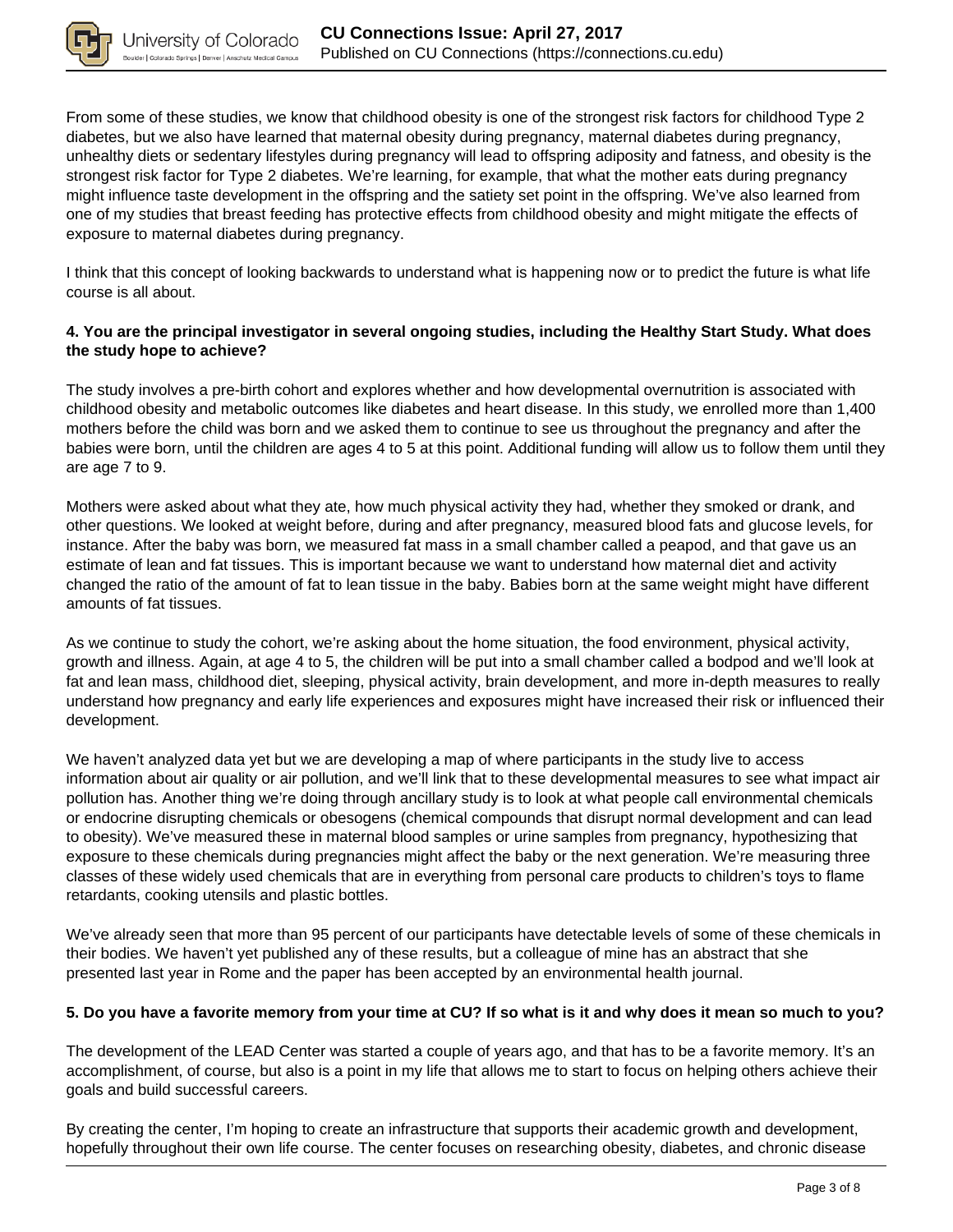

over the life course that puts together all of my studies, but also other people's studies that are similar. That means having a cohort to study for junior people who don't have the patients or participants they need to develop their own studies. That's one example of what we do. We also created research teams that can help others collect data or write successful grants and study protocols and we also provide research and career mentoring.

# **Celebrating a profound partnership for biomedical research**[4]

[5]

The University of Colorado this week celebrated its partnership with the Boettcher Foundation – the Boettcher Webb-Waring Biomedical Research Award<sub>[6]</sub> program – with an appreciation lunch at 1800 Grant St.

Dozens of current and former CU staff, Boettcher Foundation  $\eta$  staff and trustees, the award selection panel and others who have been instrumental in the thriving program's eighth year gathered Tuesday for the event.

[8]

Tim Schultz, who is marking his final year as president of the Boettcher Foundation, received special thanks from CU President Bruce Benson, who presented Schultz with a crystal buffalo as a token of the university's appreciation. Schultz played a key role in the program's creation and oversight.

The Boettcher Foundation's biomedical research grants program supports scientific innovation in Colorado by providing biomedical research funding for early career investigators at CU and other research institutions in the state. The biomedical research supported must be designed to find ways to prevent disease and improve human health through basic and applied biomedical research.

The intent of the program is to fund meritorious research that has the potential for new discoveries or advances a discovery to the proof of its potential value as an application to improve human health. This research will improve the understanding, treatment, and prevention of human disease.

[9]

Besides President Bruce and Marcy Benson, guests at Tuesday's lunch included the selection panel's chair, Ron Sokol, M.D., a faculty member at the University of Colorado School of Medicine at the Anschutz Medical Campus, and the other panelists, who are faculty members at CU Anschutz, CU Denver and CU Boulder. Boettcher Foundation Trustees who attended included Pam Shockley-Zalabak, chancellor emerita of UCCS.

[10]

Leading off the lunch program was a video $\mu_1$  highlighting the awards program's mission.

The Webb-Waring Foundation, which has supported biomedical research in Colorado for decades, entrusted the Boettcher Foundation with its assets in 2008, and, with other significant contributions from the University of Colorado and the University of Colorado Foundation, the Boettcher Foundation agreed to match that money to create a dedicated funding stream of more than \$40 million to support biomedical research. The resulting program, the Webb-Waring Biomedical Research program, continues Webb-Waring's tradition by funding the work of promising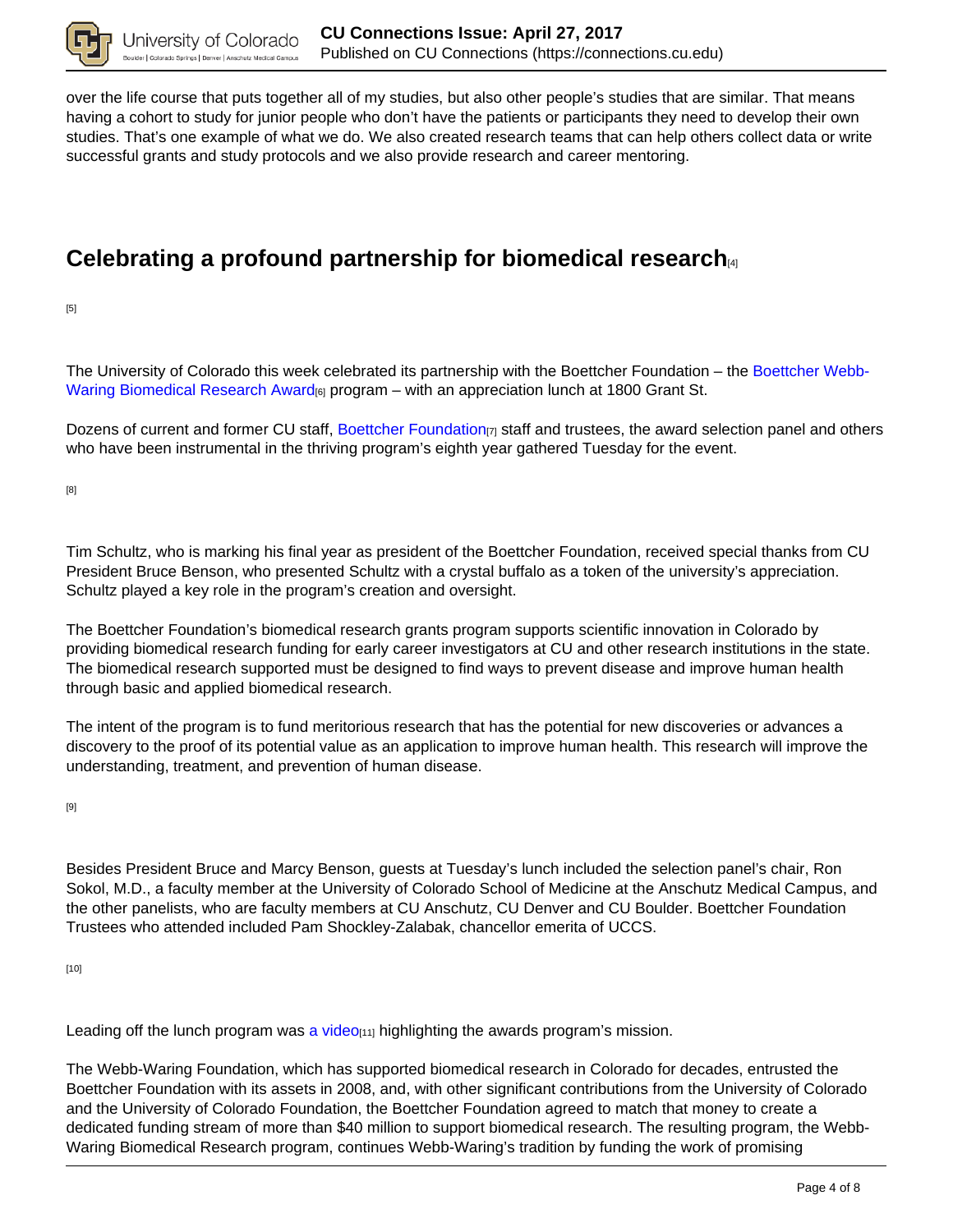

biomedical researchers at Colorado institutions.

[12]

Recipients of Webb-Waring Biomedical Research Awards, or Boettcher Investigators, are awarded research grants of \$235,000, covering up to three years of biomedical research. The grants help Boettcher Investigators establish themselves and their research. As a result, they become competitive for major awards from federal agencies and private sources. By funding researchers at this critical juncture, the Boettcher Foundation seeks to keep promising research on track and ensure that Colorado's best scientific minds are not compelled to leave the state in search of funding.

To date, CU's 28 Boettcher Investigators have been awarded nearly \$6.5 million via the 2010-2016 programs. For this competitive program, the peer review process for CU applications is managed by the Office of the President.

The 2017 class of Boettcher Investigators will be announced in June.

## **CU introduces two new dental plans for Open Enrollment**[13]

[14]

Closer examination

Watch a video comparison of the two dental options and see plan details on the Dental Plans<sub>[15]</sub> page.

The University of Colorado will offer two new dental plans during this year's Open Enrollment, which runs through May 12.

CU Health Plan - Essential Dental will replace the EPO dental plan.

CU Health - Plan Choice Dental will replace the PPO dental plan.

If benefits-eligible faculty and staff do not take action to select a new plan, they will be automatically transferred on July 1 to a new plan at their current plan year coverage level. See the auto-enrollment page<sub>[16]</sub> for details.

Administered by Delta Dental, both plans cover all costs of preventive services, which include as many as four cleanings per year and services like oral exams, X-rays, sealants and fluoride treatments. With the new plan year, diagnostic and preventive services no longer count toward annual benefit maximums. Plus, rates for both plans are decreasing.[17]

Both plans cover children under age 13 in the Right Start 4 Kids program, which this pays 100 percent of all covered innetwork services with the exception of orthodontics.

"I am excited to share the details about the Right Start 4 Kids program," said Michelle Martinez, director of benefits at Employee Services. "This program not only removes those cost barriers for the parents, it supports parents as they teach their children the importance of good oral hygiene. I firmly believe if your children develop a positive relationship with their dentist at a very early age, it will continue as they grow into teens and eventually become adults."

### **New features of CU Health Plan – Essential Dental**

In the Essential plan, enrollees may only visit dentists in Delta Dental's PPO network. This plan has a \$25 yearly deductible and a \$2,000 plan-year maximum per person.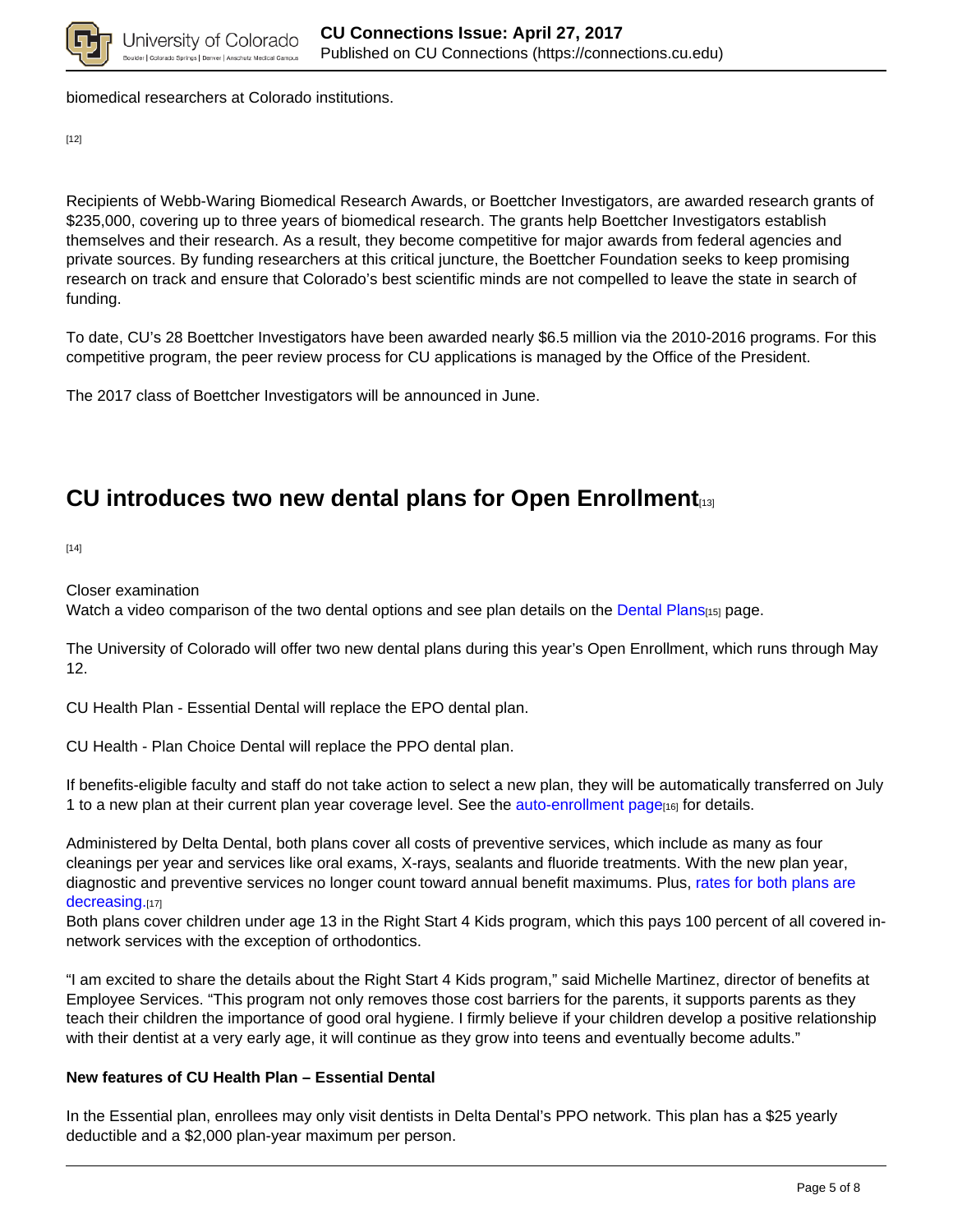

The Essential plan features co-insurance, meaning enrollees pay a percentage of the cost for a procedure. This is a change from the EPO plan's co-pays, where enrollees paid a set price for a service.

"In many cases, you'll pay less for services," Martinez said.

Looking at some examples from the CU Health and Welfare Trust, which based its estimates on rates from Denver's most highly utilized dentists, members should pay less for most procedures – a root canal will typically cost \$50 less on average, periodontal scaling will cost \$19 less and a filling will cost about \$6 less.

Other new features:

Implants now covered Periodontal cleanings now 100 percent covered Orthodontic coverage lifetime maximum reduced from \$4,000 to \$2,000 Adults are no longer eligible for orthodontic benefit Important to note, adults currently receiving orthodontic treatment through the EPO dental plan will need to select CU Health Plan-Choice Dental to retain adult orthodontic coverage.

### **New features of CU Health Plan – Choice Dental**

In the Choice plan, enrollees can see the dentist of their choice, whether it's a dentist in the Delta PPO network, the Delta Premiere network or out of network. However, costs are significantly lower when using a PPO network dentist.

The plan's annual deductible has reduced from \$50 to \$25 a person. Its annual benefit maximum has increased from \$2,000 to \$2,500.

Other new features:

Periodontal cleanings now fully covered Posterior composites and implants now covered Orthodontic coverage maximum increased to \$4,000 from \$2,000 Adults are now eligible for orthodontic benefits **Choose the best options for you**

CU faculty and staff have until 5 p.m. May 12 to choose their benefits plans. The Benefits Enrollment Tool will be unavailable from 6-10 p.m. May 4 as part of system maintenance. Please plan accordingly.

Visit the Open Enrollment website for full plan details.[18]

## **When love hurts, a placebo can help**

### **CU names UCCS chancellor finalists** [20]

**UCCS raises funds for Shockley-Zalabak main stage theater**[21]

## **CU Denver leaders provide updates, take questions at latest campus**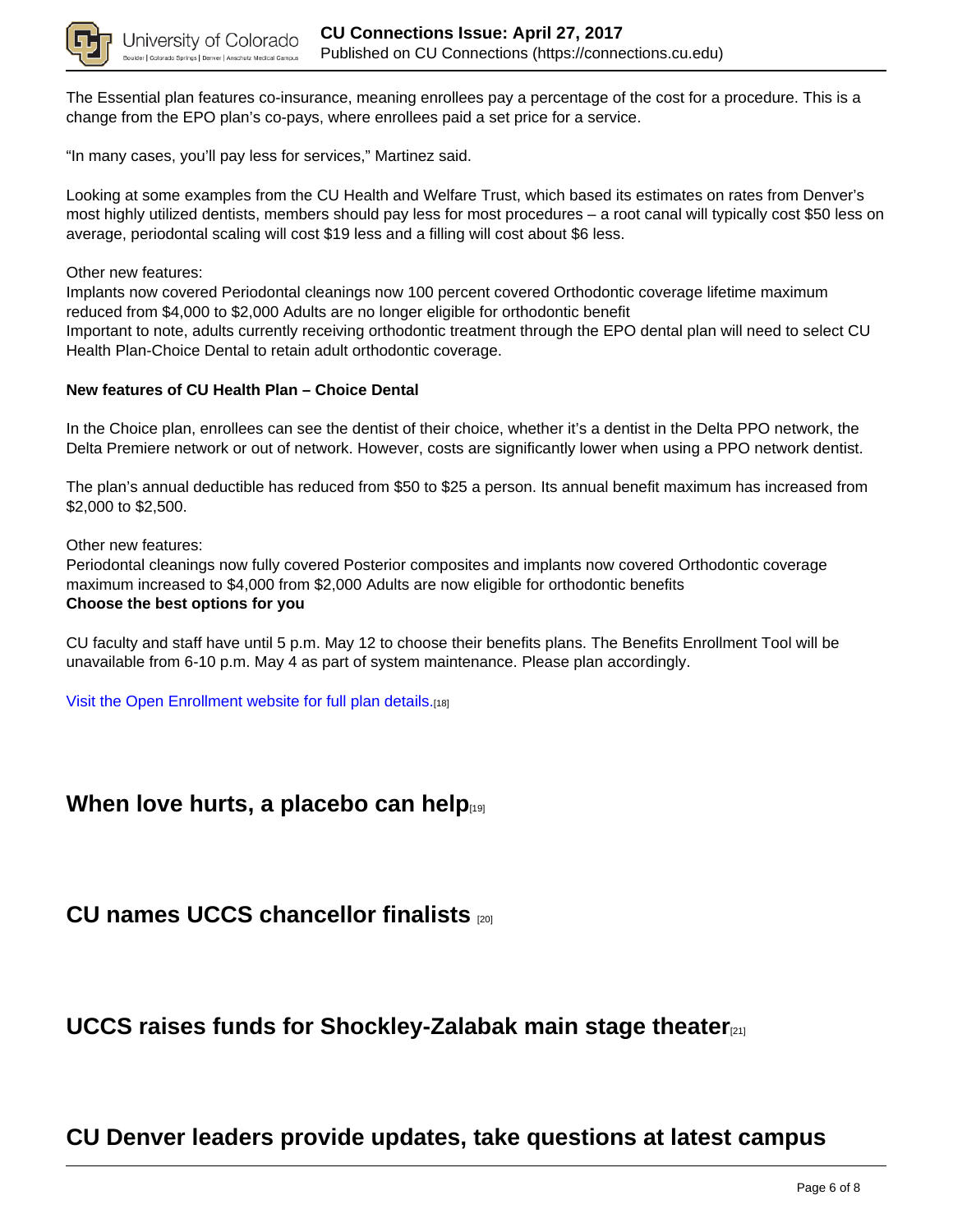

## **conversation meeting**[22]

**Community-Campus Partnership highlights Aurora engagement**[23]

**VanGenderen named CU Boulder's first chief sustainability officer**[24]

**Reynolds named interim University Libraries dean**[25]

**Hill to receive College of Business Lifetime Entrepreneurship Award**[26]

**Skop receives distinguished scholar award** 

**7Everyday Hero Jim Leibold is a volunteer tour guide at CU South Denver**[28]

**CU Boulder student, family, provide gift of music to young Syrian refugees**[29]

**Links**

- [1] https://connections.cu.edu/spotlights/five-questions-dana-dabelea
- [2] https://connections.cu.edu/sites/default/files/5q-dabelea\_top.jpg
- [3] https://connections.cu.edu/sites/default/files/5q-dabelea\_01-1.jpg
- [4] https://connections.cu.edu/stories/celebrating-profound-partnership-biomedical-research
- [5] https://connections.cu.edu/sites/default/files/boettcher\_top.jpg